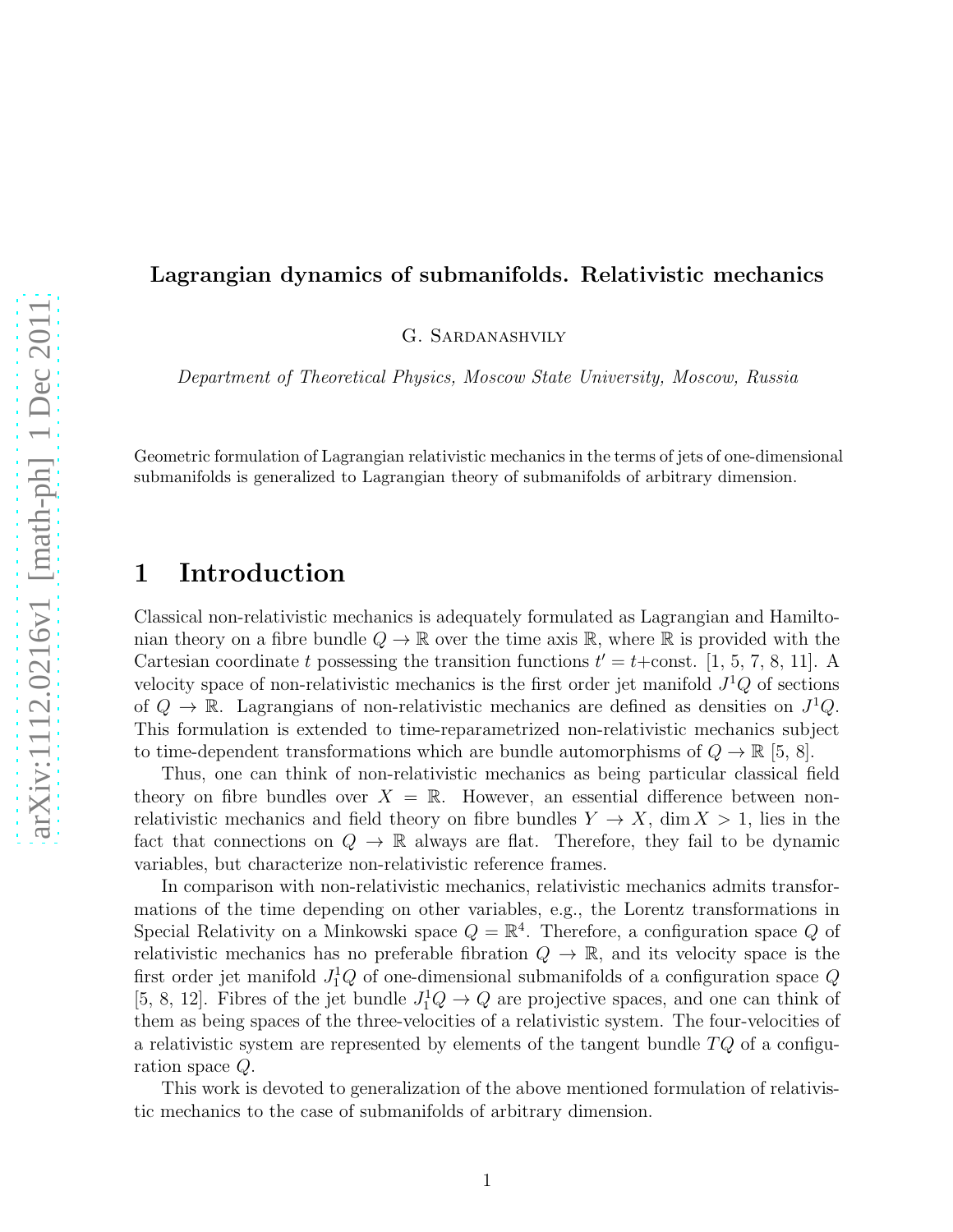Let us consider *n*-dimensional submanifolds of an  $m$ -dimensional smooth real manifold Z. The notion of jets of submanifolds [4, 6, 9] generalizes that of jets of sections of fibre bundles, which are particular jets of submanifolds (Section 2). Namely, a space of jets of submanifolds admits a cover by charts of jets of sections. Just as in relativistic mechanics, we restrict our consideration to first order jets of submanifolds which form a smooth manifold  $J_n^1Z$ . One however meets a problem how to develop Lagrangian formalism on a manifold  $J_n^1Z$  because it is not a fibre bundle.

For this purpose, we associate to *n*-dimensional submanifolds of  $Z$  the sections of a trivial fibre bundle

$$
\pi: Z_{\Sigma} = \Sigma \times Z \to \Sigma, \tag{1}
$$

where  $\Sigma$  is some *n*-dimensional manifold. We obtain a relation between the elements of  $J_n^1Z$  and the jets of sections of the fibre bundle (1)(Section 3). This relation fails to be one-to-one correspondence. The ambiguity contains, e.g., diffeomorphisms of  $\Sigma$ . Then Lagrangian formalism on a fibre bundle  $Z_{\Sigma} \to \Sigma$  is developed in a standard way, but a Lagrangian is required to possess the gauge symmetry (20) which leads to the rather restrictive Noether identities (21) (Section 4).

If  $n = 2$ , this is the case, e.g., of the Nambu–Goto Lagrangian (22) of classical string theory (Example 1).

If  $n = 1$ , solving these Noether identities, we obtain a generic Lagrangian (43) of relativistic mechanics (Section 5).

These examples confirm the correctness of our description of Lagrangian dynamics of submanifolds of a manifold Z as that of sections of the fibre bundle  $Z_{\Sigma}$  (1).

### 2 Jets of submanifolds

Given an *m*-dimensional smooth real manifold  $Z$ , a *k*-order jet of *n*-dimensional submanifolds of Z at a point  $z \in Z$  is defined as an equivalence class  $j_z^k S$  of *n*-dimensional imbedded submanifolds of  $Z$  through  $z$  which are tangent to each other at  $z$  with order  $k > 0$ . Namely, two submanifolds

 $i_S : S \to Z, \qquad i_{S'} : S' \to Z$ 

through a point  $z \in Z$  belong to the same equivalence class  $j_z^k S$  if and only if the images of the k-tangent morphisms

$$
T^k i_S: T_z^k S \to T_z^k Z, \qquad T^k i_{S'}: T_z^k S' \to T_z^k Z
$$

coincide with each other. The set

$$
J_n^k Z = \bigcup_{z \in Z} j_z^k S
$$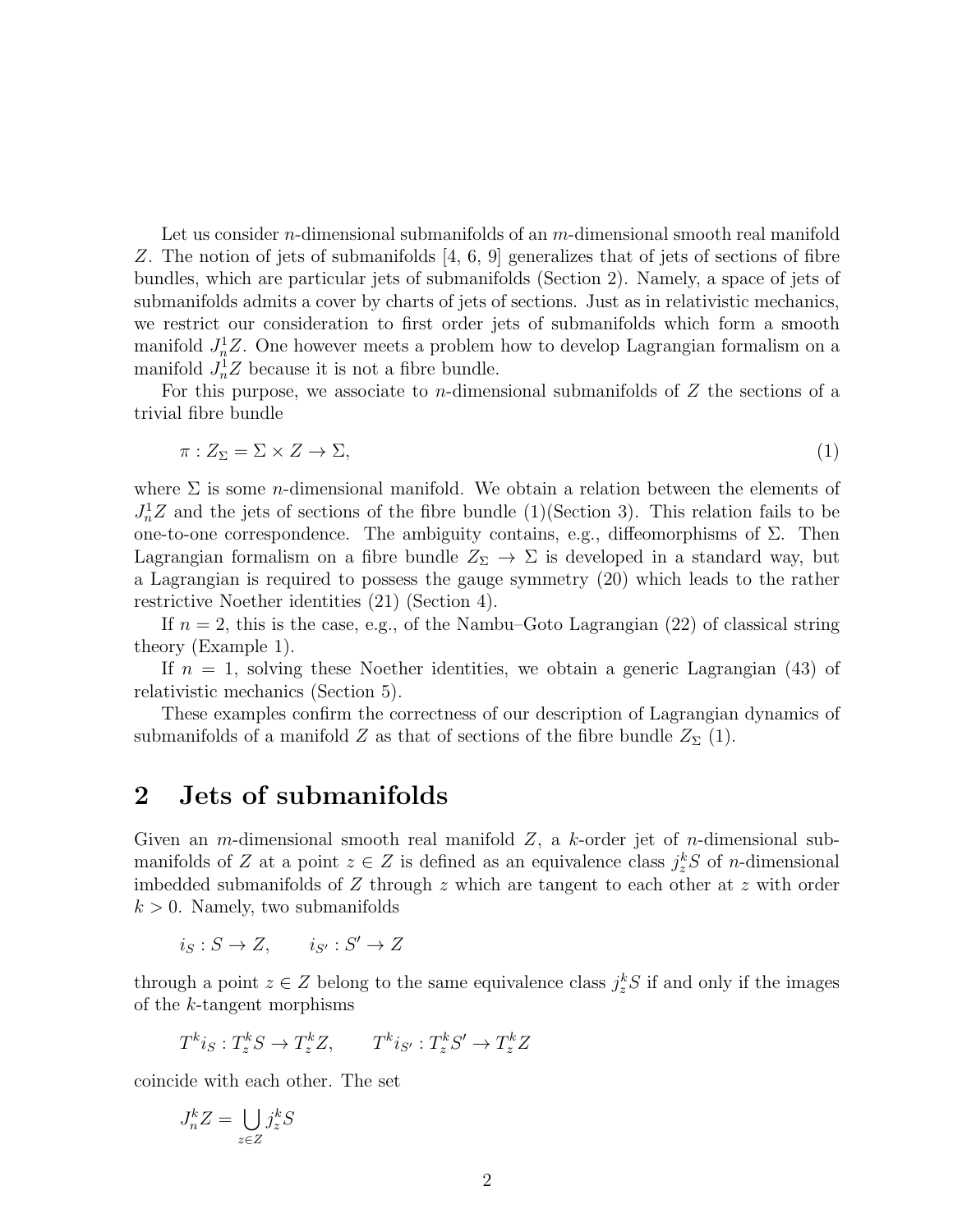of k-order jets of submanifolds is a finite-dimensional real smooth manifold, called the k-order jet manifold of submanifolds [4, 6, 9].

Let  $Y \to X$  be an m-dimensional fibre bundle over an n-dimensional base X and  $J^kY$ the k-order jet manifold of sections of  $Y \to X$ . Given an imbedding  $\Phi: Y \to Z$ , there is the natural injection

$$
J^k \Phi : J^k Y \to J^k_n Z, \qquad j^k_x s \to [\Phi \circ s]^k_{\Phi(s(x))},
$$

where s are sections of  $Y \to X$ . This injection defines a chart on  $J_n^k Z$ . These charts provide a manifold atlas of  $J_n^k Z$ .

Let us restrict our consideration to first order jets of submanifolds. There is obvious one-to-one correspondence

$$
\zeta : j_z^1 S \to V_{j_z^1 S} \subset T_z Z \tag{2}
$$

between the jets  $j_z^1S$  at a point  $z \in Z$  and the *n*-dimensional vector subspaces of the tangent space  $T_z Z$  of Z at z. It follows that  $J_n^1 Z$  is a fibre bundle

$$
\rho: J_n^1 Z \to Z \tag{3}
$$

with the structure group  $GL(n, m-n; \mathbb{R})$  of linear transformations of a vector space  $\mathbb{R}^m$ which preserve its subspace  $\mathbb{R}^n$ . The typical fibre of the fibre bundle (3) is a Grassmann manifold  $GL(m;\mathbb{R})/GL(n, m-n;\mathbb{R})$ . This fibre bundle is endowed with the following coordinate atlas.

Let  $\{(U; z^A)\}\$ be a coordinate atlas of Z. Let us provide Z with an atlas obtained by replacing every chart  $(U, z^A)$  of Z with the

$$
\binom{m}{n} = \frac{m!}{n!(m-n)!}
$$

charts on U which correspond to different partitions of  $(z<sup>A</sup>)$  in collections of n and  $m - n$ coordinates

$$
(U; x^a, y^i), \qquad a = 1, \dots, n, \qquad i = 1, \dots, m - n.
$$
\n<sup>(4)</sup>

The transition functions between the coordinate charts (4) associated with a coordinate chart  $(U, z^A)$  are reduced to exchange between coordinates  $x^a$  and  $y^i$ . Transition functions between arbitrary coordinate charts (4) take the form

$$
x'^a = x'^a(x^b, y^k), \qquad y'^i = y'^i(x^b, y^k). \tag{5}
$$

Let  $J_n^0Z$  denote a manifold Z provided with the coordinate atlas  $(4) - (5)$ .

Given this atlas of  $J_n^0 Z = Z$ , the first order jet manifold  $J_n^1 Z$  is endowed with the coordinate charts

$$
(\rho^{-1}(U) = U \times \mathbb{R}^{(m-n)n}; x^a, y^i, y^i_a), \tag{6}
$$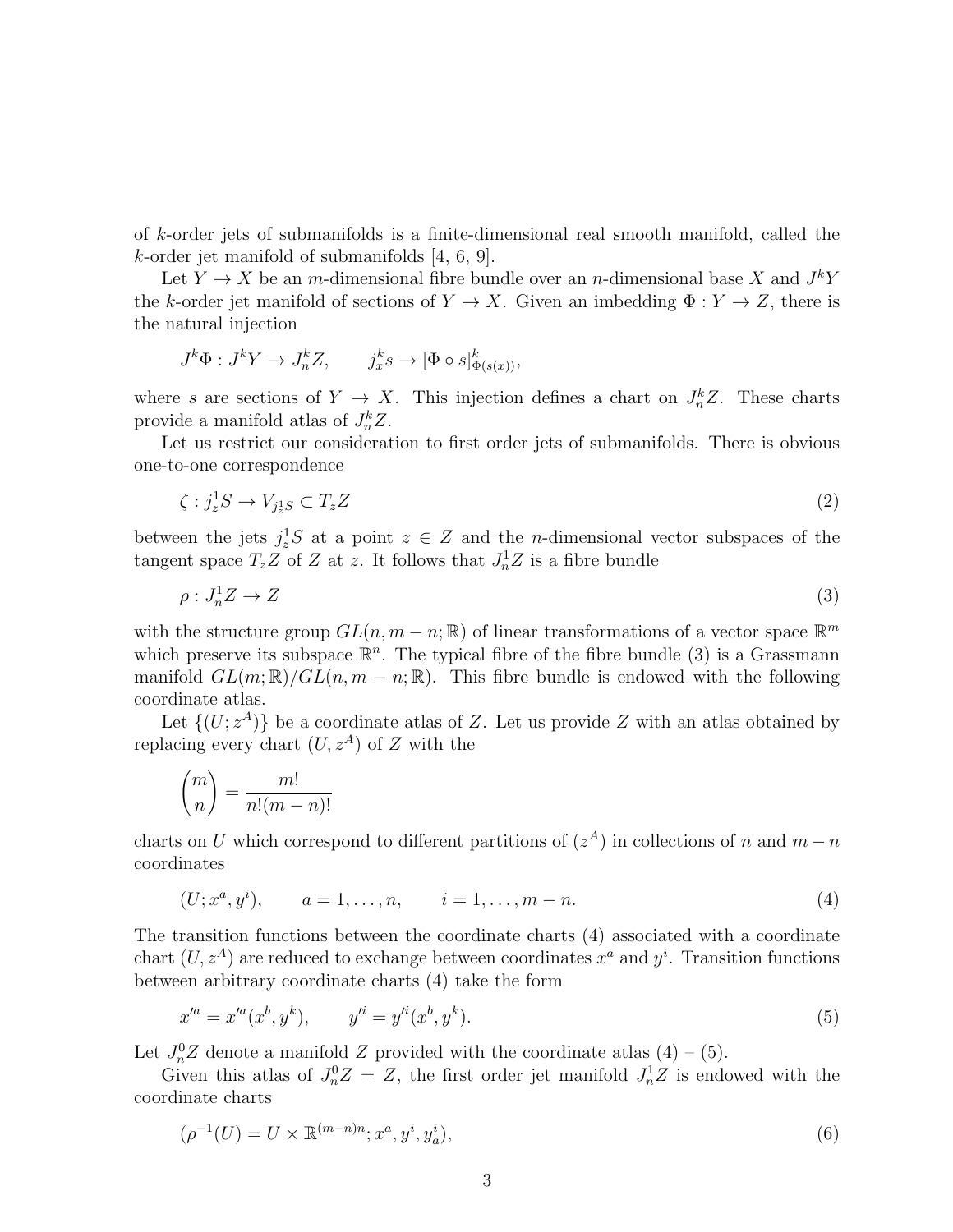possessing the following transition functions. With respect to the coordinates (6) on the jet manifold  $J_n^1Z$  and the induced fibre coordinates  $(\dot{x}^a, \dot{y}^i)$  on the tangent bundle  $TZ$ , the above mentioned correspondence  $\zeta$  (2) reads

$$
\zeta : (y_a^i) \to \dot{x}^a (\partial_a + y_a^i (j_z^1 S) \partial_i).
$$

It implies the relations

$$
y_a^{\prime j} = \left(\frac{\partial y^{\prime j}}{\partial y^k} y_b^k + \frac{\partial y^{\prime j}}{\partial x^b}\right) \left(\frac{\partial x^b}{\partial y^{\prime i}} y_a^{\prime i} + \frac{\partial x^b}{\partial x^{\prime a}}\right),\tag{7}
$$

$$
\left(\frac{\partial x^b}{\partial y'^i} y'^i_a + \frac{\partial x^b}{\partial x'^a}\right)\left(\frac{\partial x'^c}{\partial y^k} y^k_b + \frac{\partial x'^c}{\partial x^b}\right) = \delta^c_a,\tag{8}
$$

which jet coordinates  $y_a^i$  must satisfy under coordinate transformations (5). Let us consider a non-degenerate  $n \times n$  matrix M with the entries

$$
M_b^c = \left(\frac{\partial x'^c}{\partial y^k} y_b^k + \frac{\partial x'^c}{\partial x^b}\right).
$$

Then the relations (8) lead to the equalities

$$
(\frac{\partial x^b}{\partial y'^i}y'^i_a + \frac{\partial x^b}{\partial x'^a}) = (M^{-1})^b_a.
$$

Hence, we obtain the transformation law of first order jet coordinates

$$
y_a^{\prime j} = \left(\frac{\partial y^{\prime j}}{\partial y^k} y_b^k + \frac{\partial y^{\prime j}}{\partial x^b}\right) (M^{-1})_a^b. \tag{9}
$$

In particular, if coordinate transition functions  $x'^a$  (5) are independent of coordinates  $y^k$ , the transformation law (9) comes to the familiar transformations of jets of sections.

## 3 The fibre bundle  $Z_{\Sigma}$

Given a coordinate chart (6) of  $J_n^1Z$ , one can regard  $\rho^{-1}(U) \subset J_n^1Z$  as the first order jet manifold  $J^1U$  of sections of a fibre bundle

$$
\chi: U \ni (x^a, y^i) \to (x^a) \in \chi(U).
$$

The graded differential algebra of exterior forms on  $\rho^{-1}(U)$  is generated by horizontal forms  $dx^a$  and contact forms  $dy^i - y_a^i dx^a$ . Coordinate transformations (5) and (9) preserve the ideal of contact forms, but horizontal forms are not transformed into horizontal forms, unless coordinate transition functions  $x'^a$  (5) are independent of coordinates  $y^k$ . Therefore, one can develop first order Lagrangian formalism with a Lagrangian  $L = \mathcal{L}d^n x$  on a coordinate chart  $\rho^{-1}(U)$ , but this Lagrangian fails to be globally defined on  $J_n^1Z$ .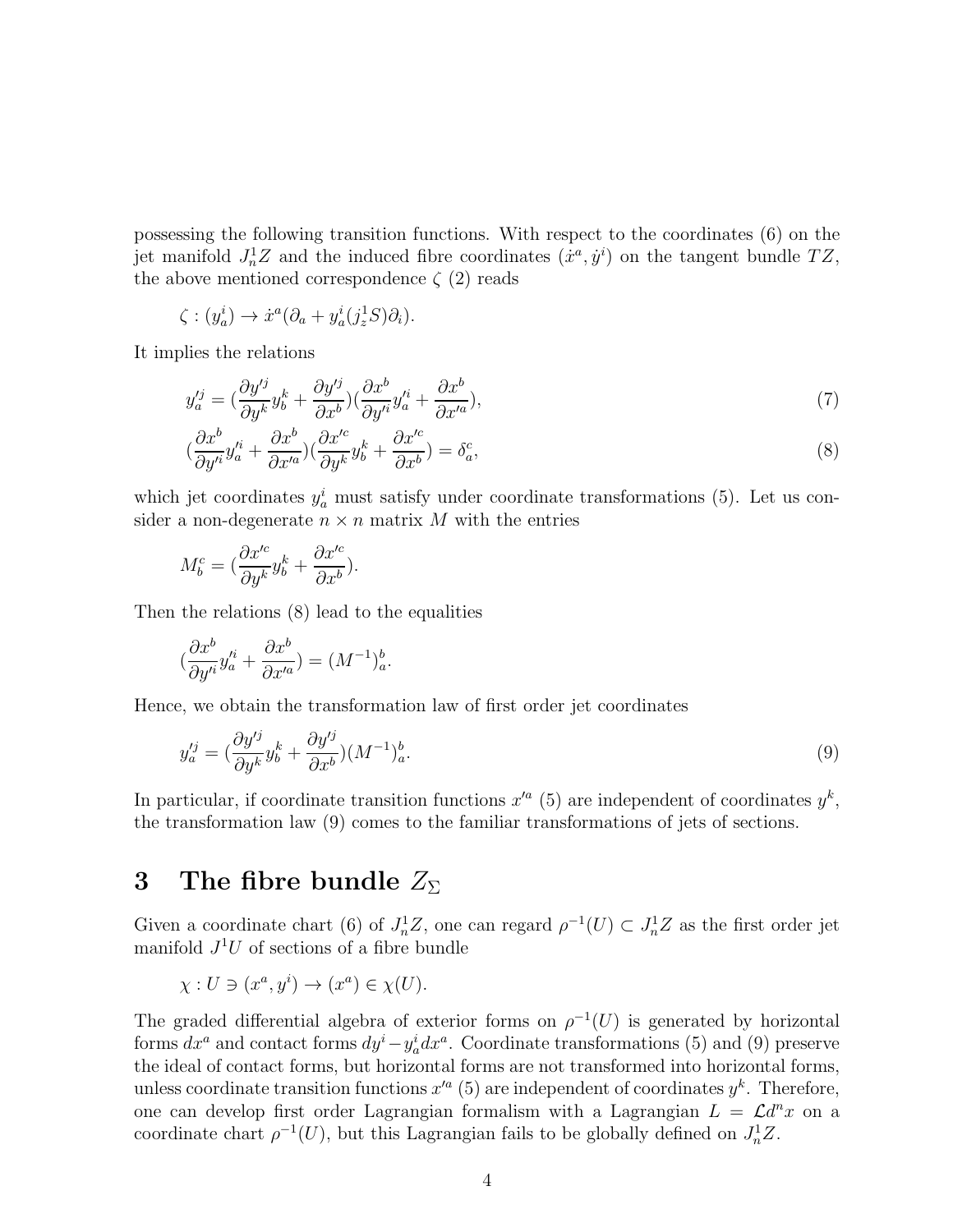In order to overcome this difficulty, let us consider the trivial fibre bundle  $Z_{\Sigma} \to \Sigma$  (1) whose trivialization throughout holds fixed. This fibre bundle is provided with an atlas of coordinate charts

$$
(U_{\Sigma} \times U; \sigma^{\mu}, x^{a}, y^{i}), \qquad (10)
$$

where  $(U; x^a, y^i)$  are the above mentioned coordinate charts (4) of a manifold  $J_n^0 Z$ . The coordinate charts (10) possess transition functions

$$
\sigma'^{\mu} = \sigma^{\mu}(\sigma^{\nu}), \qquad x'^{a} = x'^{a}(x^{b}, y^{k}), \qquad y'^{i} = y'^{i}(x^{b}, y^{k}). \tag{11}
$$

Let  $J^1Z_{\Sigma}$  be the first order jet manifold of the fibre bundle (1). Since the trivialization (1) is fixed, it is a vector bundle

$$
\pi^1: J^1 Z_{\Sigma} \to Z_{\Sigma}
$$

isomorphic to the tensor product

$$
J^1 Z_{\Sigma} = T^* \Sigma \underset{\Sigma \times Z}{\otimes} T Z \tag{12}
$$

of the cotangent bundle  $T^*\Sigma$  of  $\Sigma$  and the tangent bundle  $TZ$  of  $Z$  over  $Z_{\Sigma}$ .

Given the coordinate atlas (10) - (11) of  $Z_{\Sigma}$ , the jet manifold  $J^1Z_{\Sigma}$  is endowed with the coordinate charts

$$
((\pi^1)^{-1}(U_{\Sigma} \times U) = U_{\Sigma} \times U \times \mathbb{R}^{mn}; \sigma^{\mu}, x^a, y^i, x^a_{\mu}, y^i_{\mu}),
$$
\n(13)

possessing transition functions

$$
x_{\mu}^{\prime a} = \left(\frac{\partial x^{\prime a}}{\partial y^k} y_{\nu}^k + \frac{\partial x^{\prime a}}{\partial x^b} x_{\nu}^b\right) \frac{\partial \sigma^{\nu}}{\partial \sigma^{\prime \mu}}, \quad y_{\mu}^{\prime i} = \left(\frac{\partial y^{\prime i}}{\partial y^k} y_{\nu}^k + \frac{\partial y^{\prime i}}{\partial x^b} x_{\nu}^b\right) \frac{\partial \sigma^{\nu}}{\partial \sigma^{\prime \mu}}.
$$
\n(14)

Relative to the coordinates (13), the bundle isomorphism (12) takes the form

$$
(x^a_\mu, y^i_\mu) \to d\sigma^\mu \otimes (x^a_\mu \partial_a + y^i_\mu \partial_i).
$$

Obviously, a jet  $(\sigma^{\mu}, x^a, y^i, x^a_{\mu}, y^i_{\mu})$  of sections of the fibre bundle (1) defines some jet of *n*-dimensional submanifolds of a manifold  $\{\sigma\} \times Z$  through a point  $(x^a, y^i) \in Z$  if an  $m \times n$  matrix with the entries  $(x_{\mu}^a, y_{\mu}^i)$  is of maximal rank n. This property is preserved under the coordinate transformations (14). An element of  $J^1Z_{\Sigma}$  is called regular if it possesses this property. Regular elements constitute an open subbundle of the jet bundle  $J^1Z_{\Sigma} \to Z_{\Sigma}$ .

Since regular elements of  $J^1Z_{\Sigma}$  characterize first jets of *n*-dimensional submanifolds of Z, one hopes to describe the dynamics of these submanifolds of a manifold Z as that of sections of the fibre bundle (1). For this purpose, let us refine the relation between elements of the jet manifolds  $J_n^1Z$  and  $J^1Z_{\Sigma}$ .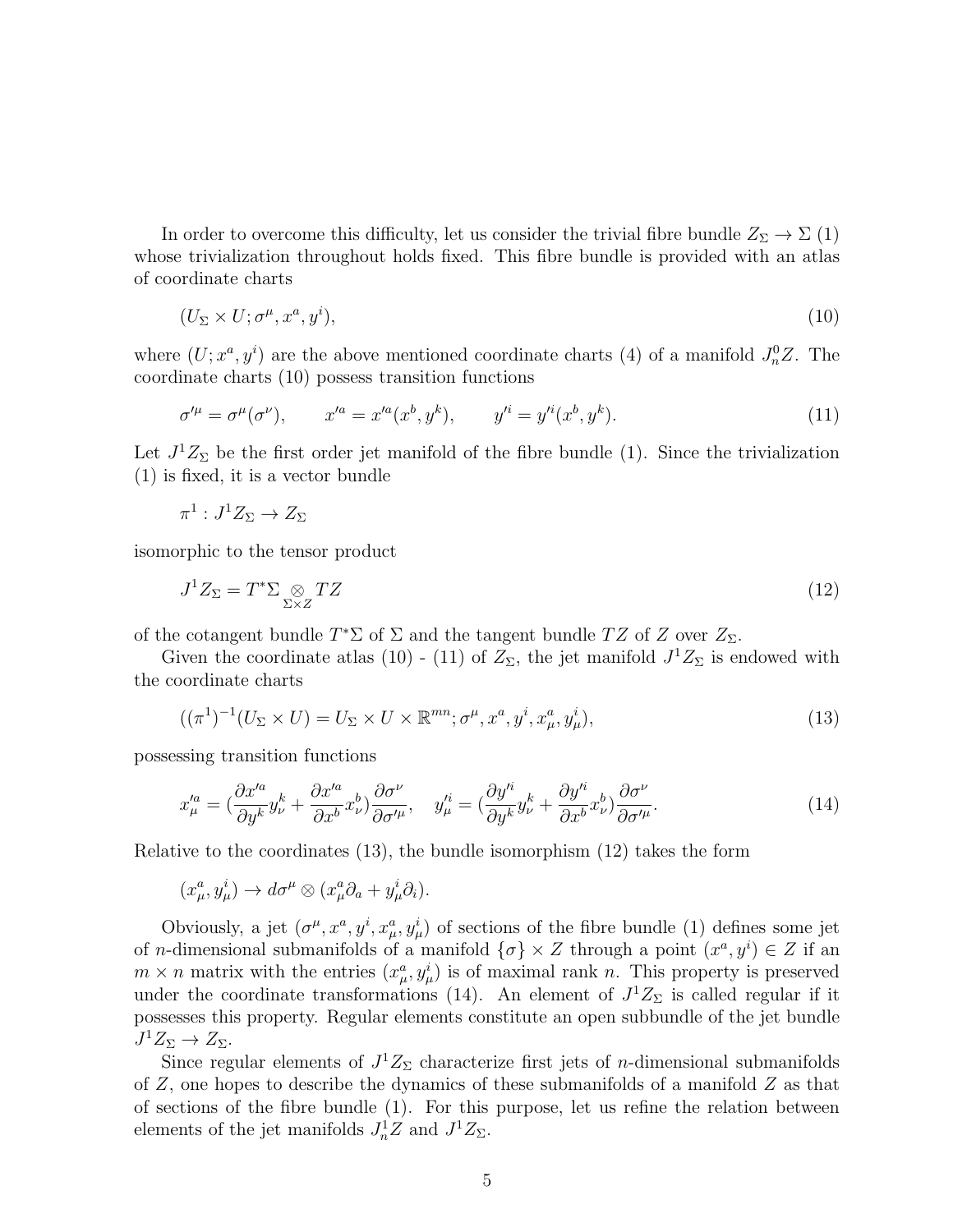Let us consider the manifold product  $\Sigma \times J_n^1 Z$ . It is a fibre bundle over  $Z_{\Sigma}$ . Given the coordinate atlas (10) - (11) of  $Z_{\Sigma}$ , this product is endowed with the coordinate charts

$$
(U_{\Sigma} \times \rho^{-1}(U) = U_{\Sigma} \times U \times \mathbb{R}^{(m-n)n}; \sigma^{\mu}, x^a, y^i, y^i_a), \qquad (15)
$$

possessing the transition functions (9). Let us assign to an element  $(\sigma^{\mu}, x^a, y^i, y^i_a)$  of the chart (15) the elements  $(\sigma^{\mu}, x^a, y^i, x^a_{\mu}, y^i_{\mu})$  of the chart (13) whose coordinates obey the relations

$$
y_a^i x_\mu^a = y_\mu^i. \tag{16}
$$

These elements make up an  $n^2$ -dimensional vector space. The relations (16) are maintained under the coordinate transformations (11) and the induced transformations of the charts  $(13)$  and  $(15)$  as follows:

$$
y_a'^i x_\mu'^a = \left(\frac{\partial y'^i}{\partial y^k} y_c^k + \frac{\partial y'^i}{\partial x^c}\right) (M^{-1})_a^c \left(\frac{\partial x'^a}{\partial y^k} y_\nu^k + \frac{\partial x'^a}{\partial x^b} x_\nu^b\right) \frac{\partial \sigma^\nu}{\partial \sigma'^\mu} =
$$
  

$$
\left(\frac{\partial y'^i}{\partial y^k} y_c^k + \frac{\partial y'^i}{\partial x^c}\right) (M^{-1})_a^c \left(\frac{\partial x'^a}{\partial y^k} y_b^k + \frac{\partial x'^a}{\partial x^b}\right) x_\nu^b \frac{\partial \sigma^\nu}{\partial \sigma'^\mu} =
$$
  

$$
\left(\frac{\partial y'^i}{\partial y^k} y_b^k + \frac{\partial y'^i}{\partial x^b}\right) x_\nu^b \frac{\partial \sigma^\nu}{\partial \sigma'^\mu} = \left(\frac{\partial y'^i}{\partial y^k} y_\nu^k + \frac{\partial y'^i}{\partial x^b} x_\nu^b\right) \frac{\partial \sigma^\nu}{\partial \sigma'^\mu} = y_\mu'^i.
$$

Thus, one can associate:

$$
\zeta': (\sigma^{\mu}, x^a, y^i, y^i_a) \to \{ (\sigma^{\mu}, x^a, y^i, x^a_{\mu}, y^i_{\mu}) \mid y^i_a x^a_{\mu} = y^i_{\mu} \},
$$

to each element of a manifold  $\Sigma \times J_n^1 Z$  an  $n^2$ -dimensional vector space in a jet manifold  $J^1Z_{\Sigma}$ . This is a subspace of elements

$$
x^a_\mu d\sigma^\mu \otimes (\partial_a + y^i_a \partial_i)
$$

of a fibre of the tensor bundle (12) at a point  $(\sigma^{\mu}, x^a, y^i)$ . This subspace always contains regular elements, e.g., whose coordinates  $x^a_\mu$  form a non-degenerate  $n \times n$  matrix.

Conversely, given a regular element  $j_z^1s$  of  $J^1Z_{\Sigma}$ , there is a coordinate chart (13) such that coordinates  $x^a_\mu$  of  $j^1_z s$  constitute a non-degenerate matrix, and  $j^1_z s$  defines a unique element of  $\Sigma \times J_n^1 Z$  by the relations

$$
y_a^i = y_\mu^i (x^{-1})_a^\mu. \tag{17}
$$

Thus, we have shown the following. Let  $(\sigma^{\mu}, z^A)$  further be arbitrary coordinates on the product  $Z_{\Sigma}$  (1) and  $(\sigma^{\mu}, z^A, z^A_{\mu})$  the corresponding coordinates on the jet manifold  $J^1Z_{\Sigma}$ . In these coordinates, an element of  $J^1Z_{\Sigma}$  is regular if an  $m \times n$  matrix with the entries  $z_{\mu}^A$  is of maximal rank n.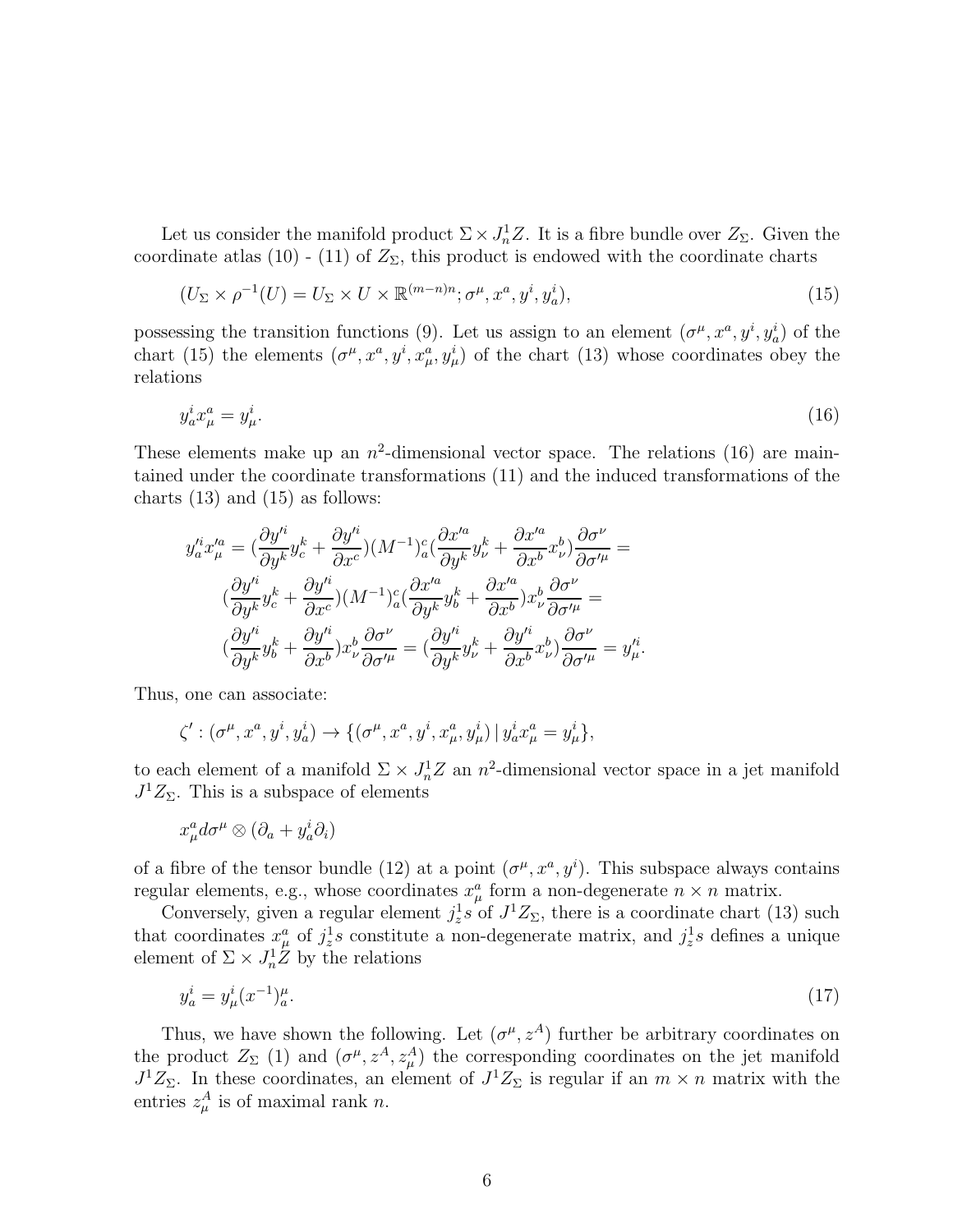**Theorem 1.** (i) Any jet of submanifolds through a point  $z \in Z$  defines some (but not unique) jet of sections of a fibre bundle  $Z_{\Sigma}$  (1) through a point  $\sigma \times z$  for any  $\sigma \in \Sigma$  in accordance with the relations (16).

(ii) Any regular element of  $J^1Z_{\Sigma}$  defines a unique element of a jet manifold  $J_n^1Z$  by means of the relations (17). However, non-regular elements of  $J^1Z_{\Sigma}$  can correspond to different jets of submanifolds.

(iii) Two elements  $(\sigma^{\mu}, z^A, z^A_{\mu})$  and  $(\sigma^{\mu}, z^A, z^{\prime A}_{\mu})$  of  $J^1Z_{\Sigma}$  correspond to the same jet of submanifolds if

$$
z'^A_\mu = M^\nu_\mu z^A_\nu,
$$

where M is some matrix, e.g., it comes from a diffeomorphism of  $\Sigma$ .

#### 4 Lagrangian formalism

Based on Theorem 1, we can describe the dynamics of n-dimensional submanifolds of a manifold Z as that of sections of the fibre bundle  $Z_{\Sigma}(1)$  for some *n*-dimensional manifold Σ.

Let

$$
L = \mathcal{L}(z^A, z^A_\mu) d^n \sigma,\tag{18}
$$

be a first order Lagrangian on a jet manifold  $J^1Z_{\Sigma}$ . The corresponding Euler–Lagrange operator reads

$$
\delta L = \mathcal{E}_A dz^A \wedge d^n \sigma, \qquad \mathcal{E}_A = \partial_A \mathcal{L} - d_\mu \partial_A^\mu \mathcal{L}.
$$
 (19)

It yields the Euler–Lagrange equations

$$
\mathcal{E}_A = \partial_A \mathcal{L} - d_\mu \partial_A^\mu \mathcal{L} = 0.
$$

In view of Theorem 1, it seems reasonable to require that, in order to describe jets of *n*-dimensional submanifolds of Z, the Lagrangian L (18) on  $J^1Z_\Sigma$  must be invariant under diffeomorphisms of a manifold  $\Sigma$ . To formulate this condition, it is sufficient to consider infinitesimal generators of one-parameter subgroups of these diffeomorphisms which are vector fields  $u = u^{\mu} \partial_{\mu}$  on  $\Sigma$ . Since  $Z_{\Sigma} \to \Sigma$  is a trivial bundle, such a vector field gives rise to a vector field  $u = u^{\mu} \partial_{\mu}$  on  $Z_{\Sigma}$ . Its jet prolongation onto  $J^1 Z_{\Sigma}$  reads

$$
J^1 u = u^\mu \partial_\mu - z_\nu^A \partial_\mu u^\nu \partial_A^\mu = u^\mu d_\mu + [-u^\nu z_\nu^A \partial_A - d_\mu (u^\nu z_\nu^A) \partial_A^\mu],
$$
  
\n
$$
d_\mu = \partial_\mu + z_\mu^A \partial_A + z_{\mu\nu}^A \partial_\mu^\nu + \cdots.
$$
\n(20)

One can regard it as a generalized vector field on  $J^1Z_{\Sigma}$  depending on parameter functions  $u^{\mu}(\sigma^{\nu})$ , i.e., it is a gauge transformation [3, 4]. Let us require that  $J^{1}u$  (20) or, equivalently, its vertical part

$$
u_V = -u^{\nu} z_{\nu}^A \partial_A - d_{\mu} (u^{\nu} z_{\nu}^A) \partial_A^{\mu}.
$$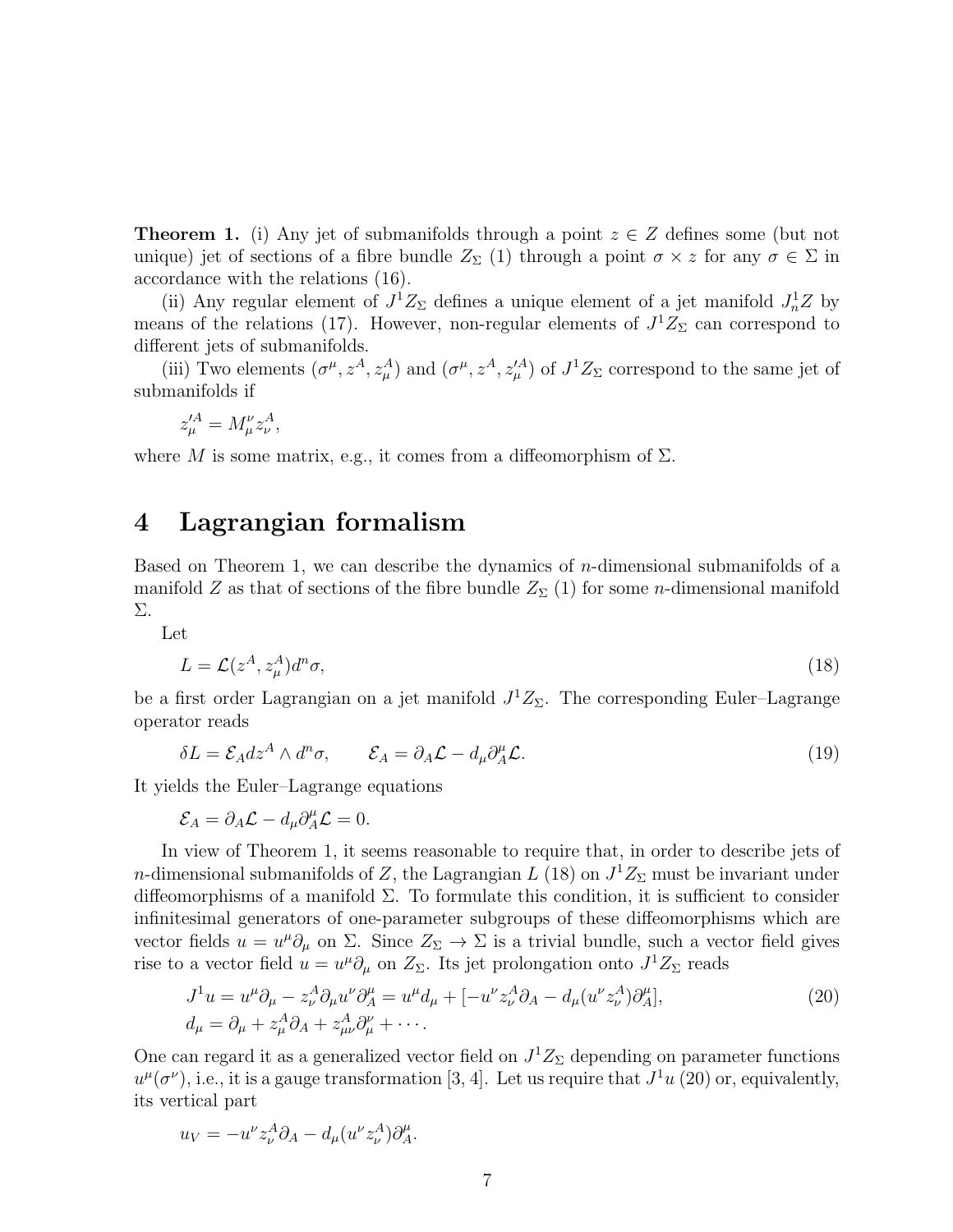is a variational symmetry of the Lagrangian  $L(18)$ . Then by virtue of the second Noether theorem, the Euler–Lagrange operator  $\delta L$  (19) obeys the irreducible Noether identities

$$
z_{\nu}^A \mathcal{E}_A = 0. \tag{21}
$$

One can think of these identities as being a condition which the Lagrangian L on  $J^1Z_{\Sigma}$ must satisfy in order to be a Lagrangian of submanifolds of Z. It is readily observed that this condition is rather restrictive.

**Example 1.** Let Z be a locally affine manifold, i.e., a toroidal cylinder  $\mathbb{R}^{m-k} \times T^k$ . Its tangent bundle can be provided with a constant non-degenerate fibre metric  $\eta_{AB}$ . Let  $\Sigma$ be a two-dimensional manifold. Let us consider the  $2 \times 2$  matrix with the entries

$$
h_{\mu\nu} = \eta_{AB} z^A_\mu z^B_\nu.
$$

Then its determinant provides a Lagrangian

$$
L = (\det h)^{1/2} d^2 \sigma = ([\eta_{AB} z_1^A z_1^B] [\eta_{AB} z_2^A z_2^B] - [\eta_{AB} z_1^A z_2^B]^2)^{1/2} d^2 \sigma \tag{22}
$$

on the jet manifold  $J^1Z_{\Sigma}(12)$ . This is the well known Nambu–Goto Lagrangian of classical string theory [10]. It satisfies the Noether identities (21).

### 5 Relativistic mechanics

As was mentioned above, if  $n = 1$ , we are in the case of relativistic mechanics. In this case, one can obtain a complete solution of the Noether identities (21) which provides a generic Lagrangian of relativistic mechanics.

Given an *m*-dimensional manifold Q coordinated by  $(q^{\lambda})$ , let us consider the jet manifold  $J_1^1Q$  of its one-dimensional submanifolds. It is treated as a velocity space of relativistic mechanics [5, 8, 12]. Let us provide  $Q = J_1^0 Q$  with the coordinates (4):

$$
(U; x0 = q0, yi = qi) = (U; q\lambda).
$$
\n(23)

Then the jet manifold  $\rho: J_1^1 Q \to Q$  is endowed with the coordinates (6):

$$
(\rho^{-1}(U); q^0, q^i, q_0^i) \tag{24}
$$

possessing transition functions (5), (9):

$$
q'^0 = q'^0(q^0, q^k), \qquad q'^0 = q'^0(q^0, q^k), \tag{25}
$$

$$
q_0^{\prime i} = \left(\frac{\partial q^{\prime i}}{\partial q^j} q_0^j + \frac{\partial q^{\prime i}}{\partial q^0}\right) \left(\frac{\partial q^{\prime 0}}{\partial q^j} q_0^j + \frac{\partial q^{\prime 0}}{\partial q^0}\right)^{-1}.\tag{26}
$$

A glance at the transformation law (26) shows that  $J_1^1Q \to Q$  is a fibre bundle in projective spaces.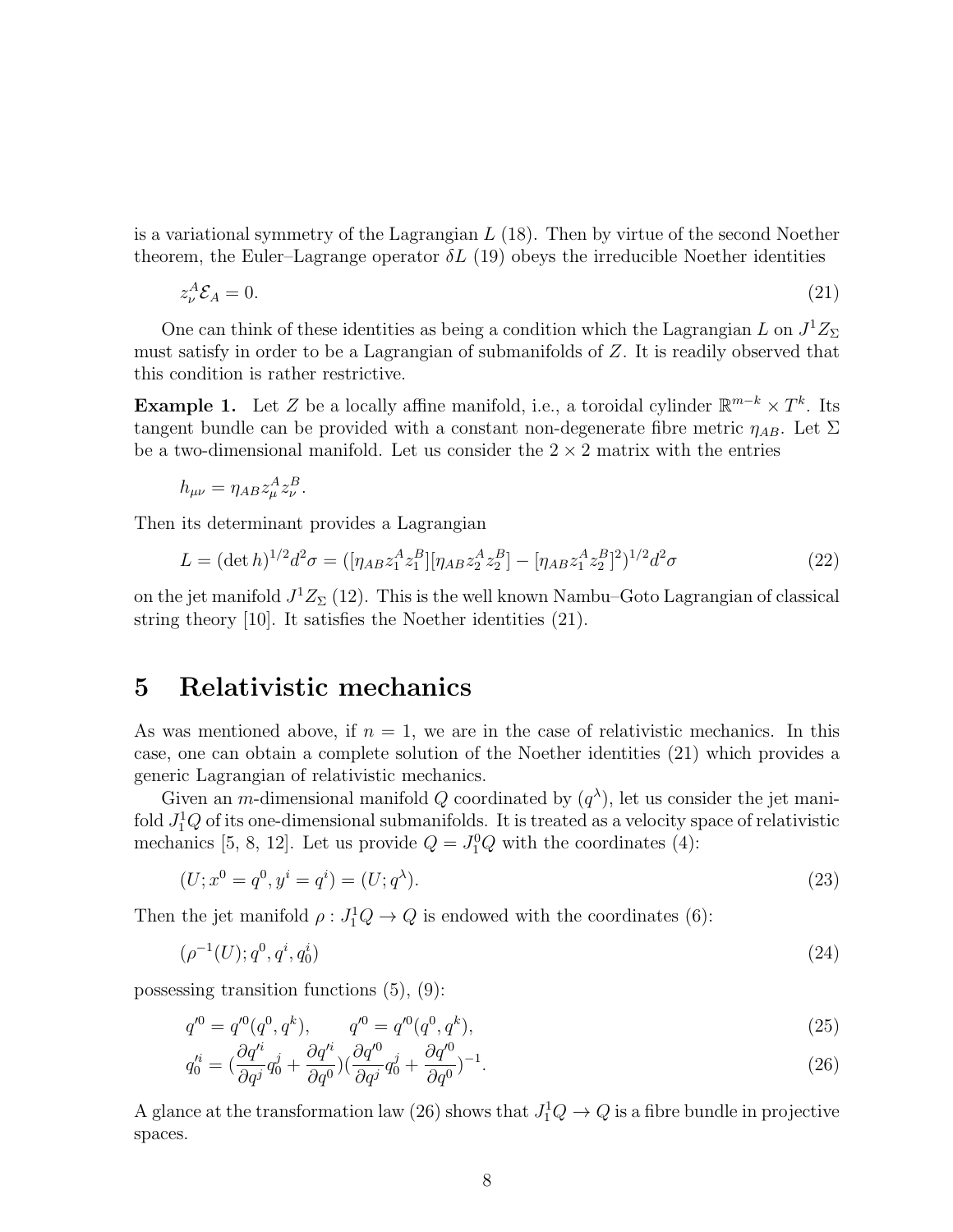**Example 2.** Let  $Q = M^4 = \mathbb{R}^4$  be a Minkowski space whose Cartesian coordinates  $(q^{\lambda})$ ,  $\lambda = 0, 1, 2, 3$ , are subject to the Lorentz transformations (25):

$$
q'^0 = q^0 \text{ch}\alpha - q^1 \text{sh}\alpha, \quad q'^1 = -q^0 \text{sh}\alpha + q^1 \text{ch}\alpha, \quad q'^{2,3} = q^{2,3}.
$$
 (27)

Then  $q'^i$  (26) are exactly the Lorentz transformations

$$
q_0^{\prime 1} = \frac{q_0^1 \text{ch}\alpha - \text{sh}\alpha}{-q_0^1 \text{sh}\alpha + \text{ch}\alpha} \qquad q_0^{\prime 2,3} = \frac{q_0^{2,3}}{-q_0^1 \text{sh}\alpha + \text{ch}\alpha}
$$

of three-velocities in Special Relativity.

In view of Example 2, let us call a velocity space  $J_1^1Q$  of relativistic mechanics the space of three-velocities, though a dimension of  $Q$  need not equal  $3 + 1$ .

In order to develop Lagrangian formalism of relativistic mechanics, let us consider the trivial fibre bundle (1):

$$
Q_R = \mathbb{R} \times Q \to \mathbb{R},\tag{28}
$$

whose base  $\Sigma = \mathbb{R}$  is endowed with a global Cartesian coordinate  $\tau$ . This fibre bundle is provided with an atlas of coordinate charts

$$
(\mathbb{R} \times U; \tau, q^{\lambda}), \tag{29}
$$

where  $(U; q<sup>0</sup>, q<sup>i</sup>)$  are the coordinate charts (23) of a manifold  $J_1^0Q$ . The coordinate charts (29) possess the transition functions (25). Let  $J^1Q_R$  be the first order jet manifold of the fibre bundle (28). Since the trivialization (28) is fixed, there is the canonical isomorphism (12) of  $J^1Q_R$  to the vertical tangent bundle

$$
J^1 Q_R = V Q_R = \mathbb{R} \times TQ \tag{30}
$$

of  $Q_R \to \mathbb{R}$ .

Given the coordinate atlas (29) of  $Q_R$ , a jet manifold  $J^1Q_R$  is endowed with the coordinate charts

$$
((\pi^1)^{-1}(\mathbb{R}\times U) = \mathbb{R}\times U \times \mathbb{R}^m; \tau, q^{\lambda}, q^{\lambda}_\tau), \tag{31}
$$

possessing transition functions

$$
q_{\tau}^{\prime \lambda} = \frac{\partial q^{\prime \lambda}}{\partial q^{\mu}} q_{\tau}^{\mu}.
$$
\n(32)

Relative to the coordinates (31), the isomorphism (30) takes the form

$$
(\tau, q^{\mu}, q^{\mu}_{\tau}) \rightarrow (\tau, q^{\mu}, \dot{q}^{\mu} = q^{\mu}_{\tau}). \tag{33}
$$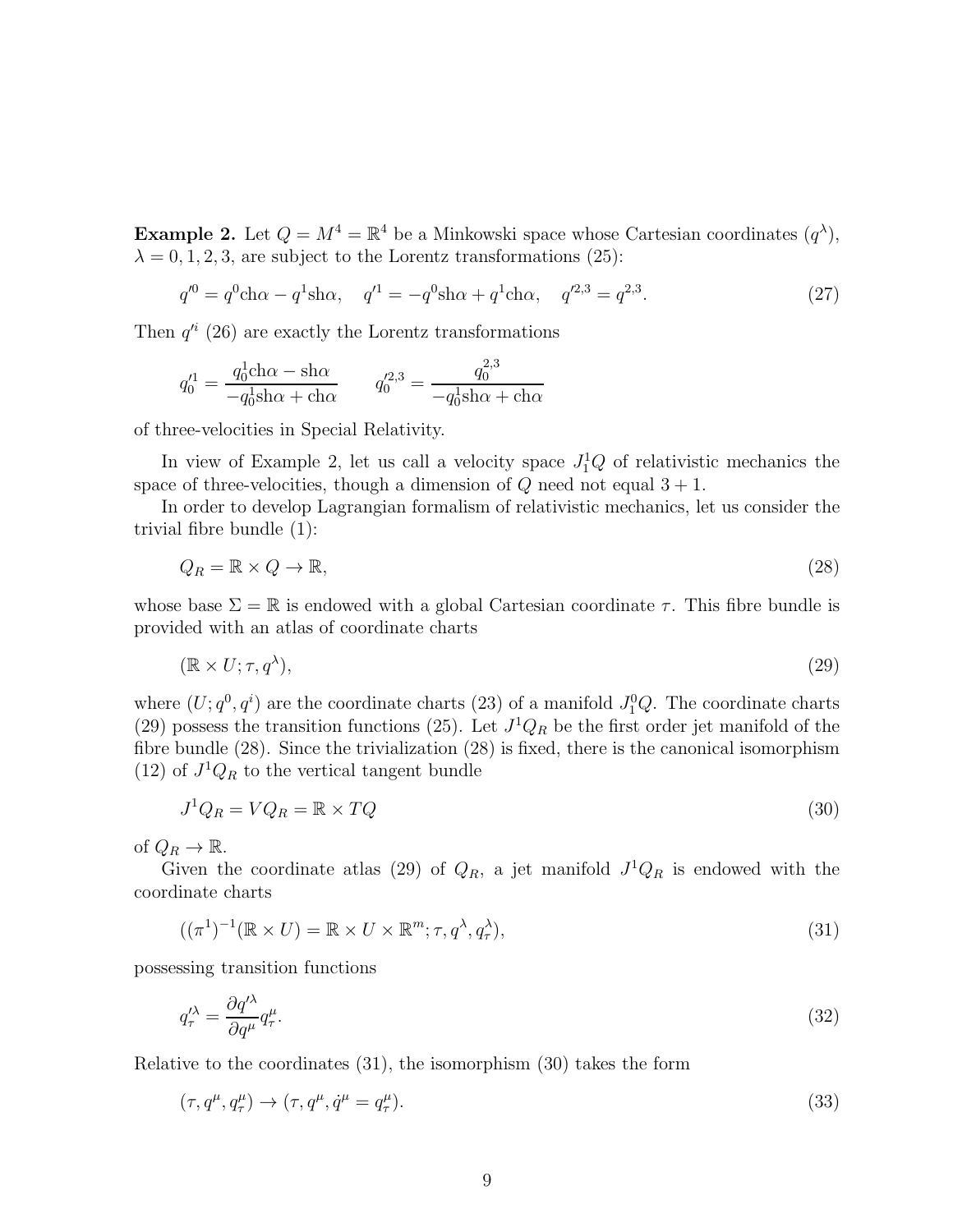**Example 3.** Let  $Q = M^4$  be a Minkowski space in Example 2 whose Cartesian coordinates  $(q^0, q^i)$  are subject to the Lorentz transformations (27). Then the corresponding transformations (32) take the form

$$
q_{\tau}^{\prime 0} = q_{\tau}^{0} \text{ch}\alpha - q_{\tau}^{1} \text{sh}\alpha, \quad q_{\tau}^{\prime 1} = -q_{\tau}^{0} \text{sh}\alpha + q_{\tau}^{1} \text{ch}\alpha, \quad q_{\tau}^{\prime 2,3} = q_{\tau}^{2,3}
$$

of transformations of four-velocities in Special Relativity.

In view of Example 3, we agree to call fibre elements of  $J^1Q_R \to Q_R$  the four-velocities though the dimension of Q need not equal 4. Due to the canonical isomorphism  $q_{\tau}^{\lambda} \to \dot{q}^{\lambda}$  $(30)$ , by four-velocities also are meant the elements of the tangent bundle  $TQ$ , which is called the space of four-velocities.

In accordance with the terminology of Section 3, the non-zero jet (33) of sections of the fibre bundle (28) is regular, and it defines some jet of one-dimensional submanifolds of a manifold  $\{\tau\} \times Q$  through a point  $(q^0, q^i) \in Q$ . Although this is not one-to-one correspondence, just as in Section 4, one can describe the dynamics of one-dimensional submanifolds of a manifold  $Q$  as that of sections of the fibre bundle  $(28)$ .

Let us consider the manifold product  $\mathbb{R} \times J_1^1 Q$ . It is a fibre bundle over  $Q_R$ . Given the coordinate atlas (29) of  $Q_R$ , this product is endowed with the coordinate charts (15):

$$
(U_R \times \rho^{-1}(U) = U_R \times U \times \mathbb{R}^{m-1}; \tau, q^0, q^i, q_0^i),
$$
\n(34)

possessing transition functions (25) – (26). Let us assign to an element  $(\tau, q^0, q^i, q_0^i)$  of the chart (34) the elements  $(\tau, q^0, q^i, q^0, q^i)$  of the chart (31) whose coordinates obey the relations (16):

$$
q_0^i q_\tau^0 = q_\tau^i. \tag{35}
$$

These elements make up a one-dimensional vector space. The relations (35) are maintained under coordinate transformations (26) and (32). Thus, one can associate to each element of the manifold  $\mathbb{R} \times J_1^1 Q$  a one-dimensional vector space

$$
(\tau, q^0, q^i, q_0^i) \to \{ (\tau, q^0, q^i, q_\tau^0, q_\tau^i) \mid q_0^i q_\tau^0 = q_\tau^i \},\tag{36}
$$

in a jet manifold  $J^1Q_R$ . This is a subspace of elements  $q_\tau^0(\partial_0 + q_0^i\partial_i)$  of a fibre of the vertical tangent bundle (30) at a point  $(\tau, q^0, q^i)$ . Conversely, given a non-zero element (33) of  $J^1Q_R$ , there is a coordinate chart (31) such that this element defines a unique element of  $\mathbb{R} \times J_1^1 Q$  by the relations (17):

$$
q_0^i = \frac{q_\tau^i}{q_\tau^0}.\tag{37}
$$

Thus, we come to Theorem 1 for the case  $n = 1$  as follows. Let  $(\tau, q^{\lambda})$  further be arbitrary coordinates on the product  $Q_R(28)$  and  $(\tau, q^{\lambda}, q^{\lambda}_{\tau})$  the corresponding coordinates on a jet manifold  $J^1Q_R$ .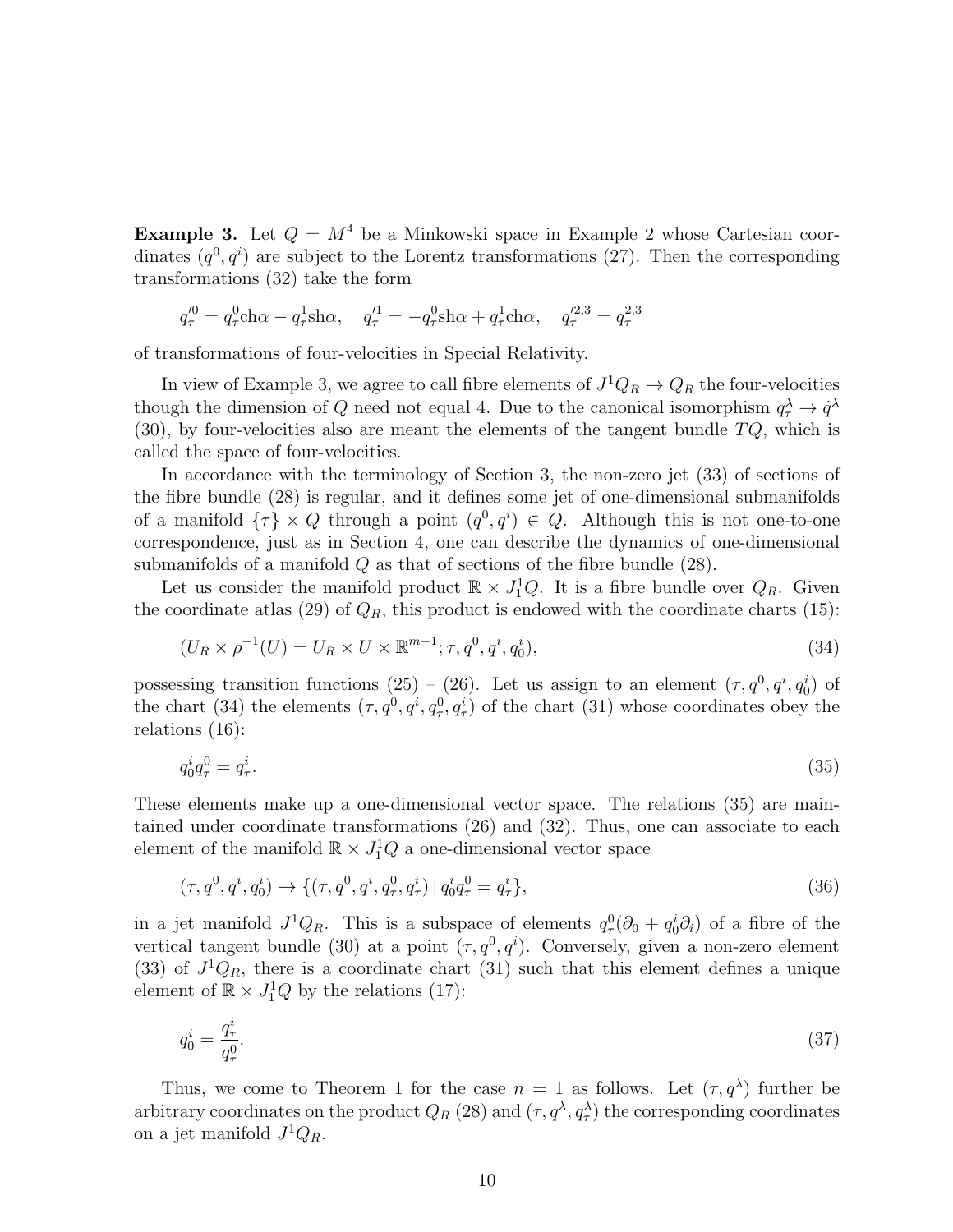**Theorem 2.** (i) Any jet of submanifolds through a point  $q \in Q$  defines some (but not unique) jet of sections of the fibre bundle  $Q_R$  (28) through a point  $\tau \times q$  for any  $\tau \in \mathbb{R}$  in accordance with the relations (35).

(ii) Any non-zero element of  $J^1Q_R$  defines a unique element of the jet manifold  $J_1^1Q$ by means of the relations (37). However, non-zero elements of  $J^1Q_R$  can correspond to different jets of submanifolds.

(iii) Two elements  $(\tau, q^{\lambda}, q^{\lambda})$  and  $(\tau, q^{\lambda}, q'^{\lambda})$  of  $J^1Q_R$  correspond to the same jet of submanifolds if  $q_{\tau}^{\lambda} = r q_{\tau}^{\lambda}, r \in \mathbb{R} \setminus \{0\}.$ 

In the case of a Minkowski space  $Q = M^4$  in Examples 2 and 3, the equalities (35) and (37) are the familiar relations between three- and four-velocities.

Let

$$
L = \mathcal{L}(\tau, q^{\lambda}, q_{\tau}^{\lambda})d\tau,
$$
\n(38)

be a first order Lagrangian on a jet manifold  $J^1Q_R$ . The corresponding Lagrange operator reads

$$
\delta L = \mathcal{E}_{\lambda} dq^{\lambda} \wedge d\tau, \qquad \mathcal{E}_{\lambda} = \partial_{\lambda} \mathcal{L} - d_{\tau} \partial_{\lambda}^{\tau} \mathcal{L}.
$$
\n(39)

Let us require that, in order to describe jets of one-dimensional submanifolds of Q, the Lagrangian L (38) on  $J^1Q_R$  possesses a gauge symmetry given by vector fields  $u = u(\tau)\partial_\tau$ on  $Q_R$  or, equivalently, their vertical part

$$
u_V = -u(\tau)q_\tau^{\lambda}\partial_{\lambda},\tag{40}
$$

which are generalized vector fields on  $Q_R$ . Then the variational derivatives of this Lagrangian obey the Noether identities (21):

$$
q_{\tau}^{\lambda} \mathcal{E}_{\lambda} = 0. \tag{41}
$$

We call such a Lagrangian the relativistic Lagrangian.

In order to obtain a generic form of a relativistic Lagrangian  $L$ , let us regard the Noether identities  $(41)$  as an equation for L. It admits the following solution. Let

$$
\frac{1}{2N!}G_{\alpha_1...\alpha_{2N}}(q^{\nu})dq^{\alpha_1}\vee\cdots\vee dq^{\alpha_{2N}}
$$

be a symmetric tensor field on Q such that a function

$$
G = G_{\alpha_1 \dots \alpha_{2N}}(q^{\nu}) \dot{q}^{\alpha_1} \cdots \dot{q}^{\alpha_{2N}} \tag{42}
$$

is positive  $(G > 0)$  everywhere on  $TQ \setminus O(Q)$ , where  $O(Q)$  is the global zero section of  $TQ \to Q$ . Let  $A = A_{\mu}(q^{\nu})dq^{\mu}$  be a one-form on Q. Given the pull-back of G and A onto  $J^1Q_R$  due to the canonical isomorphism (30), we define a Lagrangian

$$
L = (G^{1/2N} + q_{\tau}^{\mu} A_{\mu}) d\tau, \qquad G = G_{\alpha_1...\alpha_{2N}} q_{\tau}^{\alpha_1} \cdots q_{\tau}^{\alpha_{2N}}, \qquad (43)
$$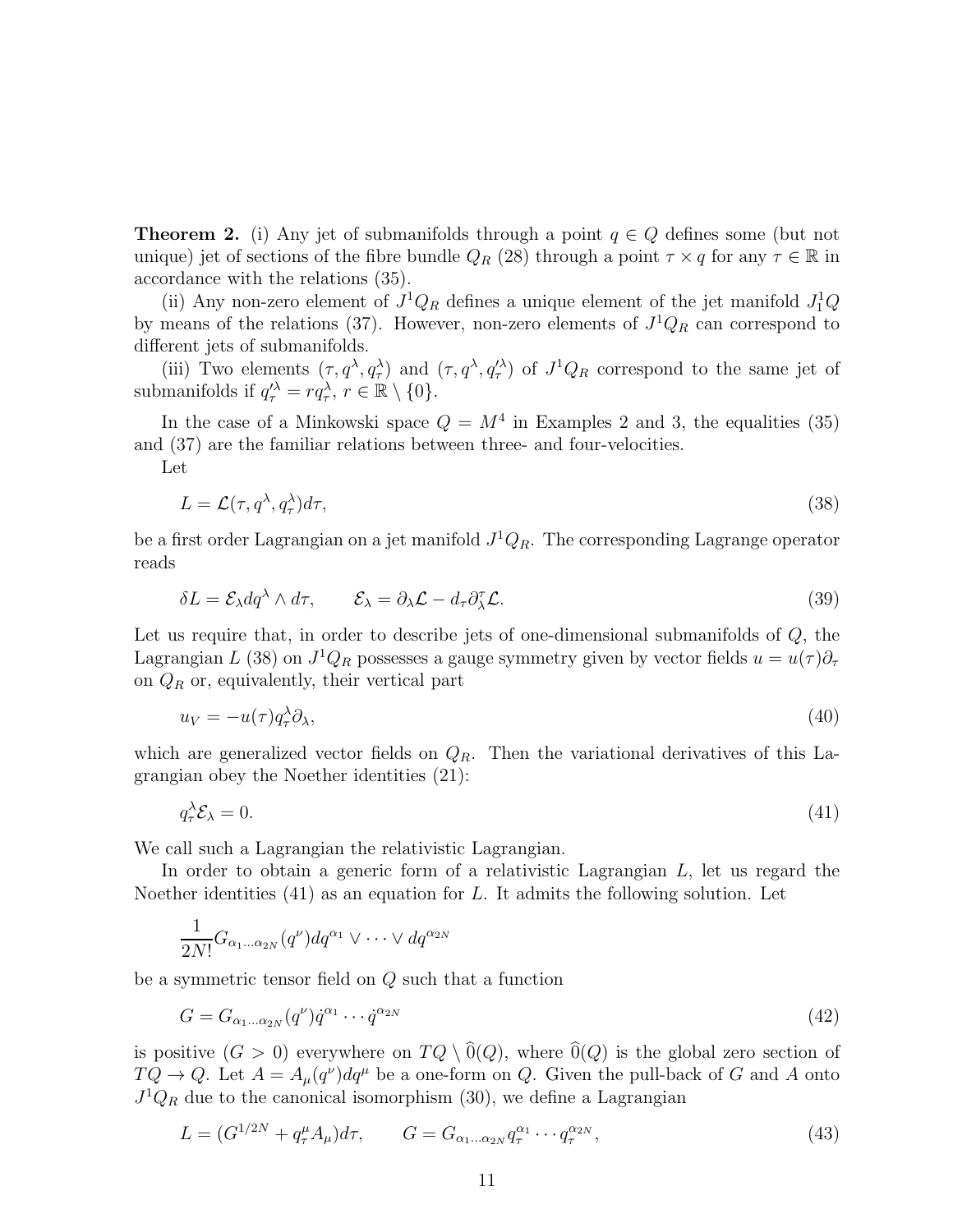on  $J^1Q_R \setminus (\mathbb{R} \times \widehat{0}(Q))$ . The corresponding Lagrange equations read

$$
\mathcal{E}_{\lambda} = \frac{\partial_{\lambda} G}{2NG^{1-1/2N}} - d_{\tau} \left( \frac{\partial_{\lambda}^{\tau} G}{2NG^{1-1/2N}} \right) + F_{\lambda \mu} q_{\tau}^{\mu} = \tag{44}
$$

$$
E_{\beta}[\delta_{\lambda}^{\beta} - q_{\tau}^{\beta} G_{\lambda \nu_2 \dots \nu_{2N}} q_{\tau}^{\nu_2} \cdots q_{\tau}^{\nu_{2N}} G^{-1}] G^{1/2N-1} = 0,
$$
  
\n
$$
E_{\beta} = \left(\frac{\partial_{\beta} G_{\mu \alpha_2 \dots \alpha_{2N}}}{2N} - \partial_{\mu} G_{\beta \alpha_2 \dots \alpha_{2N}}\right) q_{\tau}^{\mu} q_{\tau}^{\alpha_2} \cdots q_{\tau}^{\alpha_{2N}} -
$$
  
\n
$$
(2N-1) G_{\beta \mu \alpha_3 \dots \alpha_{2N}} q_{\tau \tau}^{\mu} q_{\tau}^{\alpha_3} \cdots q_{\tau}^{\alpha_{2N}} + G^{1-1/2N} F_{\beta \mu} q_{\tau}^{\mu},
$$
  
\n
$$
F_{\lambda \mu} = \partial_{\lambda} A_{\mu} - \partial_{\mu} A_{\lambda}.
$$
  
\n(45)

It is readily observed that the variational derivatives  $\mathcal{E}_{\lambda}$  (44) satisfy the Noether identities (41). Moreover, any relativistic Lagrangian obeying the Noether identity (41) is of type (43).

A glance at the Lagrange equations (44) shows that they hold if

$$
E_{\beta} = \Phi G_{\beta \nu_2 \dots \nu_{2N}} q_{\tau}^{\nu_2} \cdots q_{\tau}^{\nu_{2N}} G^{-1},\tag{46}
$$

where  $\Phi$  is some function on  $J^1Q_R$ . In particular, we consider the equations

$$
E_{\beta} = 0. \tag{47}
$$

Because of the Noether identities (41), the system of equations (44) is underdetermined. To overcome this difficulty, one can complete it with some additional equation. Given the function  $G(43)$ , let us choose the condition

 $G = 1.$  (48)

Being positive, the function  $G(43)$  possesses a nowhere vanishing differential. Therefore, its level surface  $W_G$  defined by the condition (48) is a submanifold of  $J^1Q_R$ .

Our choice of the equations (47) and the condition (48) is motivated by the following facts.

**Lemma 3.** Any solution of the Lagrange equations (44) living in the submanifold  $W_G$  is a solution of the equation (47).

**Proof.** A solution of the Lagrange equations (44) living in the submanifold  $W_G$  obeys the system of equations

$$
\mathcal{E}_{\lambda} = 0, \qquad G = 1. \tag{49}
$$

Therefore, it satisfies the equality

$$
d_{\tau}G = 0.\tag{50}
$$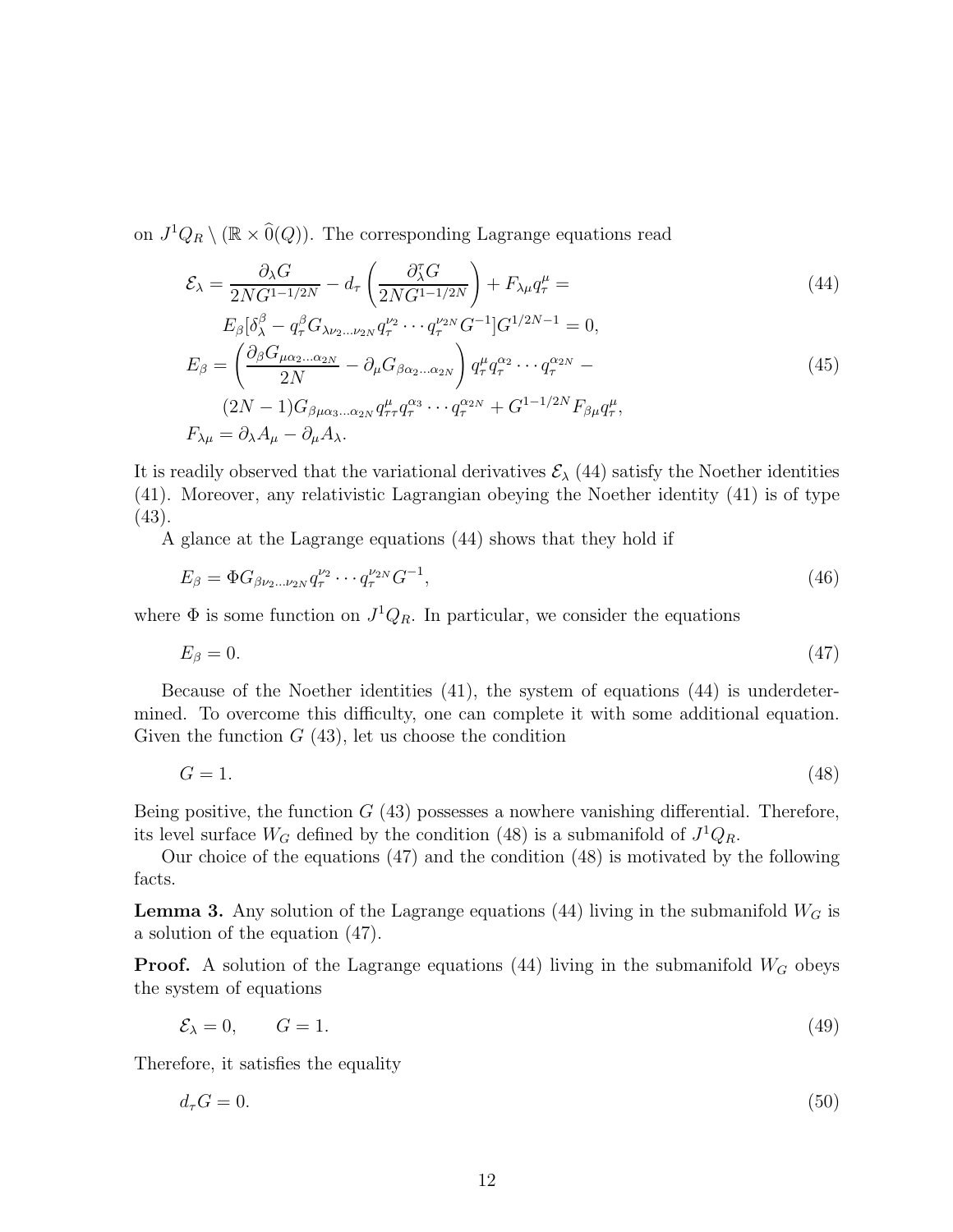Then a glance at the expression (44) shows that the equations (49) are equivalent to the equations

$$
E_{\lambda} = \left(\frac{\partial_{\lambda} G_{\mu\alpha_2...\alpha_{2N}}}{2N} - \partial_{\mu} G_{\lambda\alpha_2...\alpha_{2N}}\right) q_{\tau}^{\mu} q_{\tau}^{\alpha_2} \cdots q_{\tau}^{\alpha_{2N}} - (2N-1)G_{\beta\mu\alpha_3...\alpha_{2N}} q_{\tau\tau}^{\mu} q_{\tau}^{\alpha_3} \cdots q_{\tau}^{\alpha_{2N}} + F_{\beta\mu} q_{\tau}^{\mu} = 0,
$$
\n
$$
G = G_{\alpha_1...\alpha_{2N}} q_{\tau}^{\alpha_1} \cdots q_{\tau}^{\alpha_{2N}} = 1.
$$
\n(51)

 $\Box$ 

**Lemma 4.** Solutions of the equations (47) do not leave the submanifold  $W_G$  (48).

Proof. Since

$$
d_{\tau}G = -\frac{2N}{2N-1}q_{\tau}^{\beta}E_{\beta},
$$

any solution of the equations (47) intersecting the submanifold  $W_G$  (48) obeys the equality (50) and, consequently, lives in  $W_G$ .

The system of equations (51) is called the relativistic equation. Its components  $E_{\lambda}$ (45) are not independent, but obeys the relation

$$
q_{\tau}^{\beta} E_{\beta} = -\frac{2N - 1}{2N} d_{\tau} G = 0, \qquad G = 1,
$$

similar to the Noether identities  $(41)$ . The condition  $(48)$  is called the relativistic constraint.

Though the system of equations (44) for sections of a fibre bundle  $Q_R \to \mathbb{R}$  is underdetermined, it is determined if, given a coordinate chart  $(U; q<sup>0</sup>, q<sup>i</sup>)$  (23) of Q and the corresponding coordinate chart (29) of  $Q_R$ , we rewrite it in the terms of three-velocities  $q_0^i$  (37) as equations for sections of a fibre bundle  $U \to \chi(U) \subset \mathbb{R}$ .

Let us denote

$$
\overline{G}(q^{\lambda}, q_0^i) = (q_{\tau}^0)^{-2N} G(q^{\lambda}, q_{\tau}^{\lambda}), \qquad q_{\tau}^0 \neq 0.
$$
\n
$$
(52)
$$

Then we have

$$
\mathcal{E}_i = q_\tau^0 \left[ \frac{\partial_i \overline{G}}{2N \overline{G}^{1-1/2N}} - (q_\tau^0)^{-1} d_\tau \left( \frac{\partial_i^0 \overline{G}}{2N \overline{G}^{1-1/2N}} \right) + F_{ij} q_0^j + F_{i0} \right].
$$

Let us consider a solution  $\{s^{\lambda}(\tau)\}\$  of the equations (44) such that  $\partial_{\tau}s^0$  does not vanish and there exists an inverse function  $\tau(q^0)$ . Then this solution can be represented by sections

$$
s^{i}(\tau) = (\overline{s}^{i} \circ s^{0})(\tau) \tag{53}
$$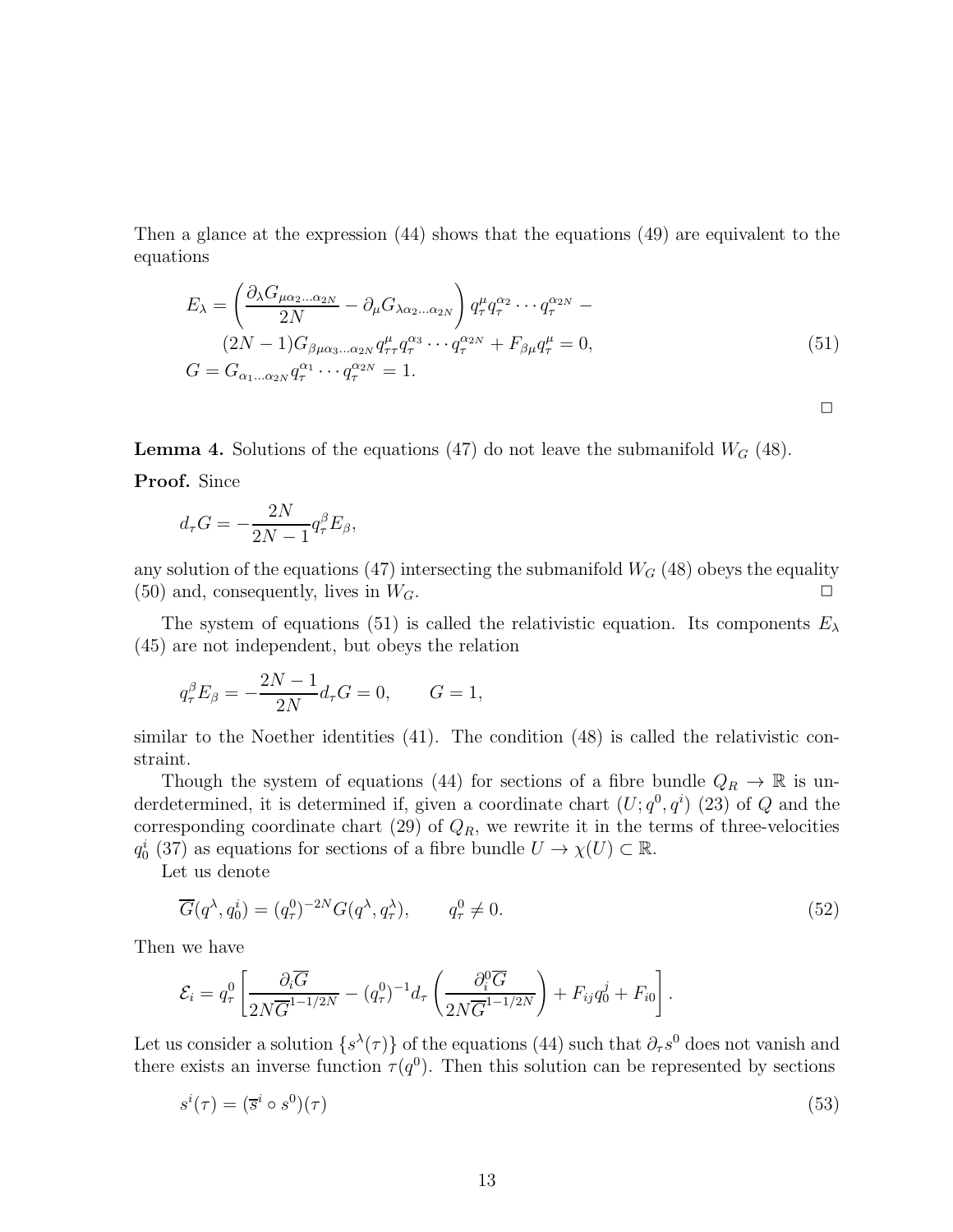of the composite bundle

$$
\mathbb{R} \times U \to \mathbb{R} \times \pi(U) \to \mathbb{R}
$$

where  $\overline{s}^{i}(q^{0}) = s^{i}(\tau(q^{0}))$  are sections of  $U \to \chi(U)$  and  $s^{0}(\tau)$  are sections of  $\mathbb{R} \times \pi(U) \to \mathbb{R}$ . Restricted to such solutions, the equations (44) are equivalent to the equations

$$
\overline{\mathcal{E}}_i = \frac{\partial_i \overline{G}}{2N\overline{G}^{1-1/2N}} - d_0 \left( \frac{\partial_i^0 \overline{G}}{2N\overline{G}^{1-1/2N}} \right) + F_{ij} q_0^j + F_{i0} = 0,
$$
\n(54)\n
$$
\overline{\mathcal{E}}_0 = -q_0^i \overline{\mathcal{E}}_i.
$$

for sections  $\overline{s}^i(q^0)$  of a fibre bundle  $U \to \chi(U)$ .

It is readily observed that the equations (54) are the Lagrange equation of the Lagrangian

$$
\overline{L} = (\overline{G}^{1/2N} + q_0^i A_i + A_0) dq^0
$$
\n
$$
(55)
$$

on the jet manifold  $J^1U$  of a fibre bundle  $U \to \chi(U)$ .

It should be emphasized that, both the equations (54) and the Lagrangian (55) are defined only on a coordinate chart (23) of Q since they are not maintained under the transition functions  $(25) - (26)$ .

A solution  $\bar{s}^i(q^0)$  of the equations (54) defines a solution  $s^{\lambda}(\tau)$  (53) of the equations (44) up to an arbitrary function  $s^0(\tau)$ . The relativistic constraint (48) enables one to overcome this ambiguity as follows.

Let us assume that, restricted to the coordinate chart  $(U; q<sup>0</sup>, q<sup>i</sup>)$  (23) of Q, the relativistic constraint (48) has no solution  $q_{\tau}^0 = 0$ . Then it is brought into the form

$$
(q^0_\tau)^{2N}\overline{G}(q^\lambda, q_0^i) = 1,\tag{56}
$$

where  $\overline{G}$  is the function (52). With the condition (56), every three-velocity  $(q_0^i)$  defines a unique pair of four-velocities

$$
q_{\tau}^{0} = \pm (\overline{G}(q^{\lambda}, q_{0}^{i}))^{1/2N}, \qquad q_{\tau}^{i} = q_{\tau}^{0} q_{0}^{i}.
$$
 (57)

Accordingly, any solution  $\bar{s}^i(q^0)$  of the equations (54) leads to solutions

$$
\tau(q^0) = \pm \int (\overline{G}(q^0, \overline{s}^i(q^0), \partial_0 \overline{s}^i(q_0))^{-1/2N} dq^0, \quad s^i(\tau) = s^0(\tau)(\partial_i \overline{s}^i)(s^0(\tau))
$$

of the equations (49) and, equivalently, the relativistic equations (51).

**Example 4.** Let  $Q = M^4$  be a Minkowski space provided with the Minkowski metric  $\eta_{\mu\nu}$  of signature  $(+, -- -)$ . This is the case of Special Relativity. Let  $\mathcal{A} = \mathcal{A}_{\lambda} dq^{\lambda}$  be a one-form on Q. Then

$$
L = [m(\eta_{\mu\nu}q_{\tau}^{\mu}q_{\tau}^{\nu})^{1/2} + e\mathcal{A}_{\mu}q_{\tau}^{\mu}]d\tau, \qquad m, e \in \mathbb{R}, \qquad (58)
$$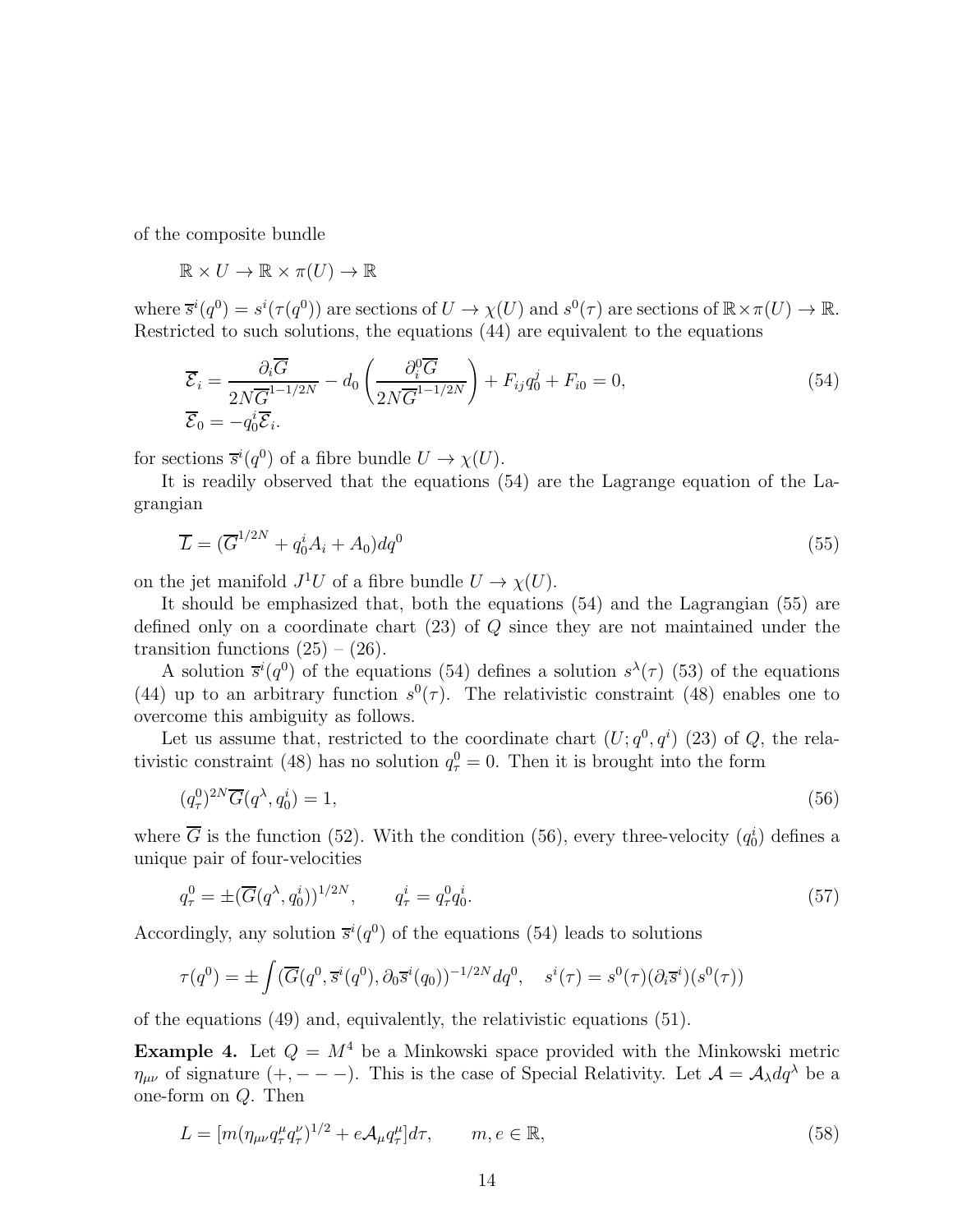is a relativistic Lagrangian on  $J^1Q_R$  which satisfies the Noether identity (41). The corresponding relativistic equation (51) reads

$$
m\eta_{\mu\nu}q_{\tau\tau}^{\nu} - eF_{\mu\nu}q_{\tau}^{\nu} = 0, \tag{59}
$$

$$
\eta_{\mu\nu}q_{\tau}^{\mu}q_{\tau}^{\nu}=1.\tag{60}
$$

This describes a relativistic massive charge in the presence of an electromagnetic or gauge potential A. It follows from the relativistic constraint (60) that  $(q_\tau^0)^2 \geq 1$ . Therefore, passing to three-velocities, we obtain the Lagrangian (55):

$$
\overline{L} = \left[ m(1 - \sum_{i} (q_0^i)^2)^{1/2} + e(\mathcal{A}_i q_0^i + \mathcal{A}_0) \right] dq^0,
$$

and the Lagrange equations (54):

$$
d_0 \left( \frac{mq_0^i}{(1 - \sum_i (q_0^i)^2)^{1/2}} \right) + e(F_{ij}q_0^j + F_{i0}) = 0.
$$

## References

- [1] A. Echeverría Enríquez, M. Muñoz Lecanda and N. Román Roy, Geometrical setting of time-dependent regular systems. Alternative models, Rev. Math. Phys. 3 (1991) 301.
- [2] G. Giachetta, L. Mangiarotti and G. Sardanashvily, New Lagrangian and Hamiltonian Methods in Field Theory (World Scientific, Singapore, 1997).
- [3] G. Giachetta, L. Mangiarotti and G. Sardanashvily, On the notion of gauge symmetries of generic Lagrangian field theory, J. Math. Phys. 50 (2009) 012903.
- [4] G. Giachetta, L. Mangiarotti and G. Sardanashvily, Advanced Classical Field Theory (World Scientific, Singapore, 2009).
- [5] G. Giachetta, L. Mangiarotti and G. Sardanashvily, Geometric Formulation of Classical and Quantum Mechanics (World Scientific, Singapore, 2010).
- [6] I. Krasil'shchik, V. Lychagin and A. Vinogradov, Geometry of Jet Spaces and Nonlinear Partial Differential Equations (Gordon and Breach, Glasgow, 1985).
- [7] M. De León and P. Rodrigues, Methods of Differential Geometry in Analytical Mechanics (North-Holland, Amsterdam, 1989).